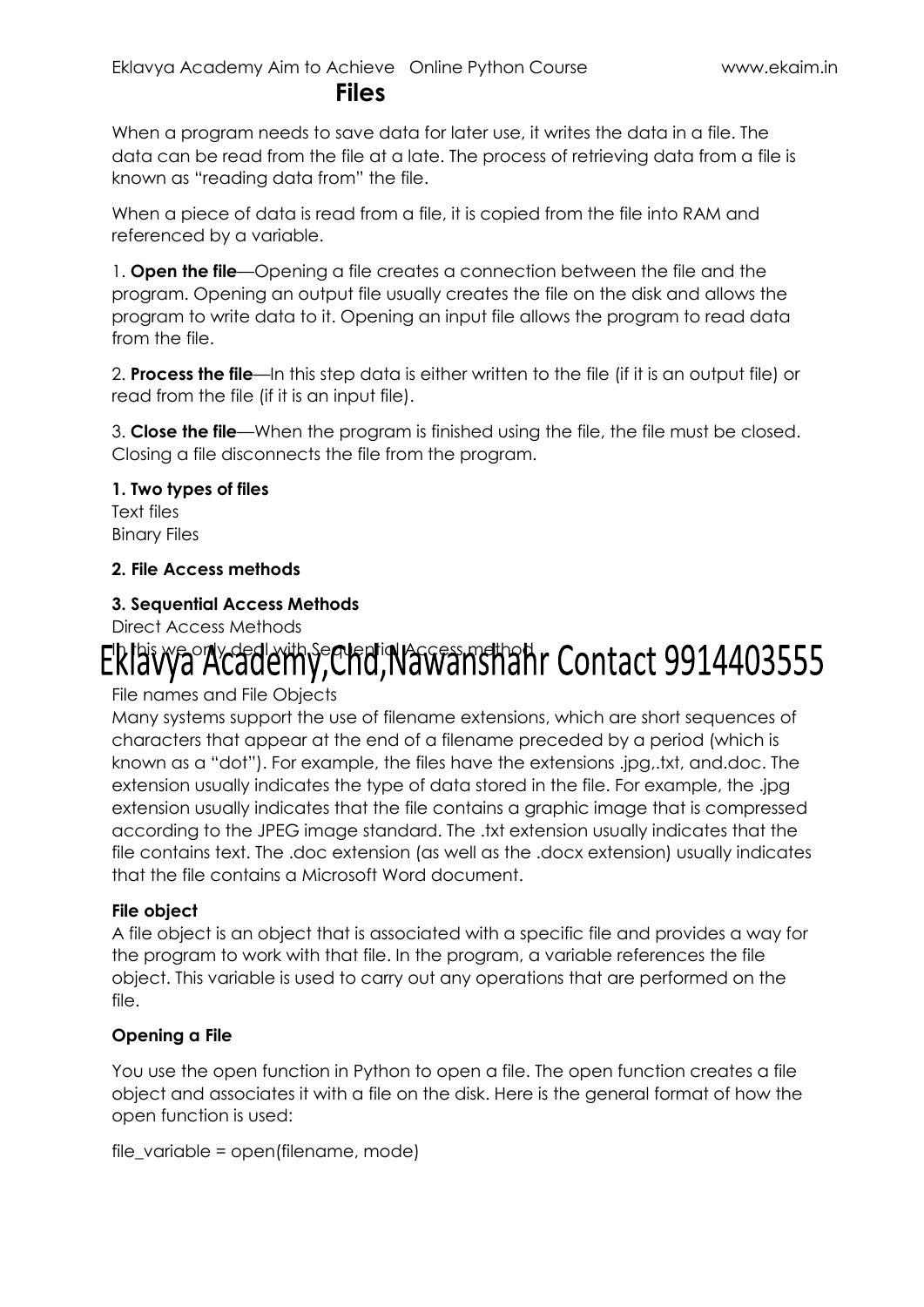| Eklavya Academy Aim to Achieve Online Python Course |  |
|-----------------------------------------------------|--|
|-----------------------------------------------------|--|

| Mode | Description                                                                                                                       |
|------|-----------------------------------------------------------------------------------------------------------------------------------|
| 'r'  | Open a file for reading only. The file cannot be changed or written to.                                                           |
| "w"  | Open a file for writing. If the file already exists, erase its contents. If it does<br>not exist, create it.                      |
| tat. | Open a file to be written to. All data written to the file will be appended to its<br>end. If the file does not exist, create it. |

>>>test\_file=open('honey\_test','w')

>>> import os

>>>os.getcwd()

'C:\\Users\\Administrator\\AppData\\Local\\Programs\\Python\\Python37-32'

os.chdir('C:/Users/Administrator/Desktop/Python Training')

>>>os.getcwd()

'C:\\Users\\Administrator\\Desktop\\Python Training'

#### **To open the file with path**

test\_file=open('C:/Users/Administrator/Desktop/Python Training/honey\_check.txt','w')

test\_file = open(r'C:\Users\Blake\temp\test.txt', 'w')

Writing data to file File\_variable.write(string)

#### >>>test\_file=open('C:/Users/Administrator/Desktop/Python Training/honey\_check2.txt','w')

>>>test\_file.write('honey\t honey')

12

>>>test\_file.close()

#### **Reading Data from file**

```
>>>test_file=open('C:/Users/Administrator/Desktop/Python 
Training/honey_check2.txt','r')
```
>>>contents=test\_file.read()

>>> contents

'hoeny\t honey'

>>>test\_file.close()

Readline method

>>> t=test\_file.readline()

 $>>$  t

'hoeny\t honey'

```
>>> t=test_file.readline()
```
 $>>$  t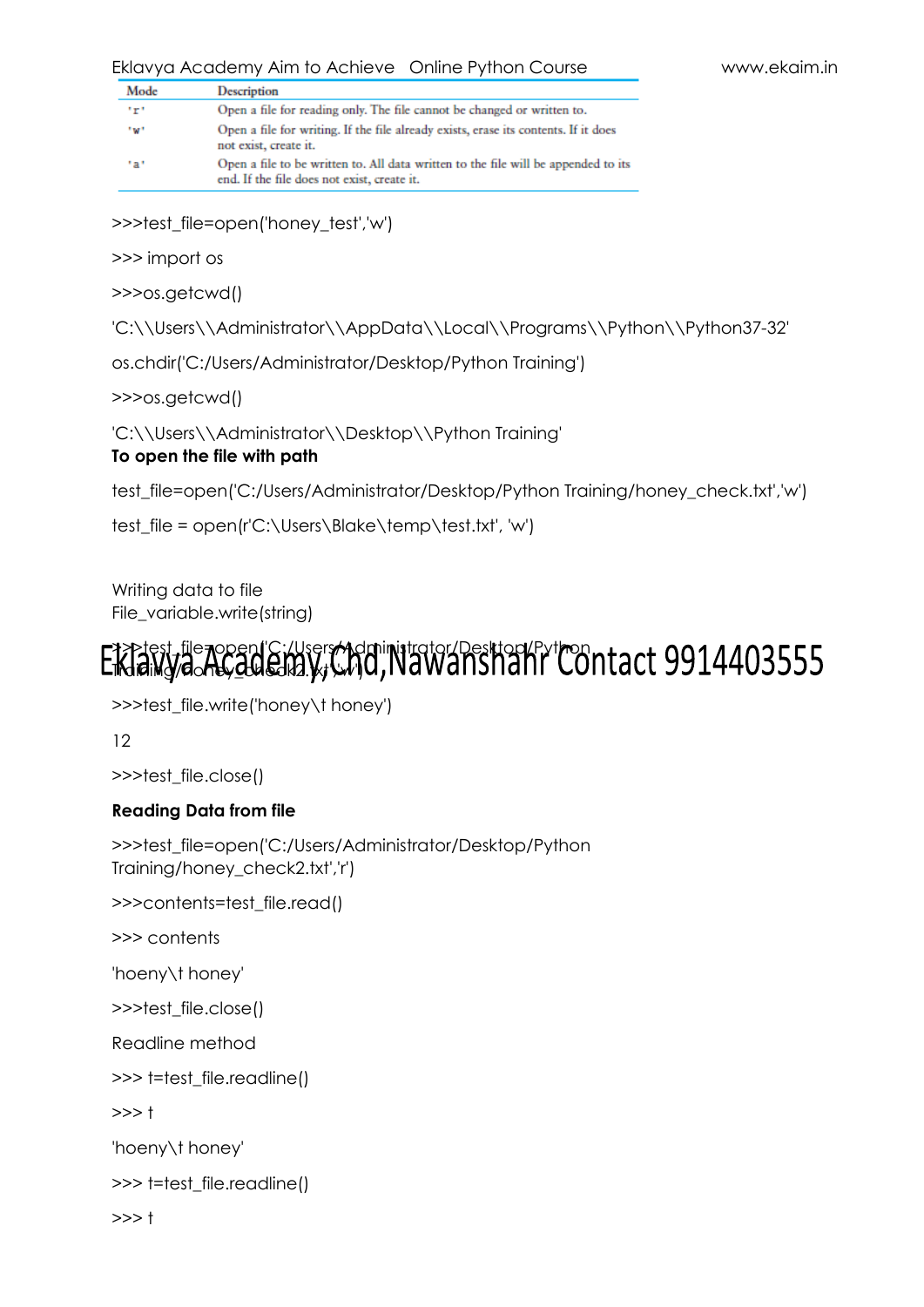Problem :

Write names of friends in file.

Reading the String and Stripping the Newline from it

>>>test\_file=open('C:\\Users\\Administrator\\Desktop\\Python Training\\honey\_check2.txt', 'r')

>>>test\_file.readline()

'3rd line\n'

>>>test\_file.readline()

'4th line\n'

>>>test\_file=open('C:\\Users\\Administrator\\Desktop\\Python Training\\honey\_check2.txt', 'r')

>>> h=test\_file.readline()

>>> h

'3rd line\n'

>>> h=h.rstrip('\n')

# Eklavya Academy, Chd, Nawanshahr Contact 9914403555

'3rd line'

>>>

Appending Data to an existing file

```
myfile - open('friends.txt', 'a')
myfile.write('Matt\n')
myfile.write('Chris\n')
myfile.write('Suze\n')
myfile.close()
```
Writing and Reading the numeric Data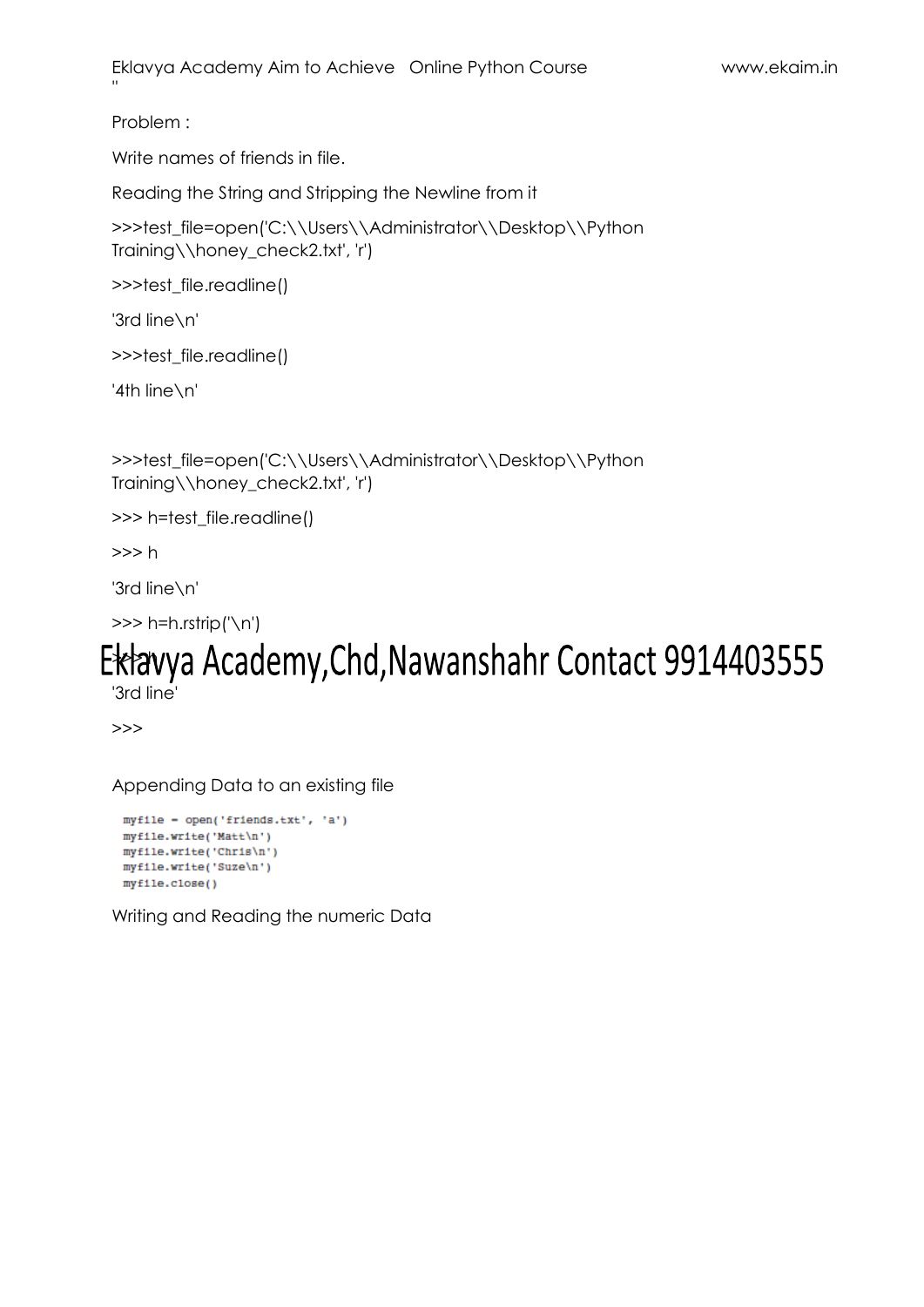```
Eklavya Academy Aim to Achieve Online Python Course www.ekaim.in
  def \ \tmin():
      # Open a file for writing.
      outfile - open('numbers.txt', 'w')
      + Get three numbers from the user.
      num1 = int(input('Enter a number:'))num2 - int(input('Enter another number: '))
      num3 - int(input('Enter another number: '))
      # Write the numbers to the file.
      outfile.write(str(num1) + 'n')outfile.write(str(num2) + 'n')outfile.write(str(num3) + 'n')# Close the file.
      outfile.close()print('Data written to numbers.txt')
  # Call the main function.
  main()# This program demonstrates how numbers that are
  # read from a file must be converted from strings
  # before they are used in a math operation.
  def <math>main()</math>+ Open a file for reading.
      \verb+infile = open('numbers.txt', 'r')# Read three numbers from the file.
      num1 - int(intfile.readline())num2 - int(intfile.readline())num3 - int(intfile.readline())# Close the file.
      infile.close()
F
      # Add the three numbers.
      total = num1 + num2 + num3# Display the numbers and their total.
      print('The numbers are:', numl, num2, num3)
      print('Their total is:', total)
  # Call the main function.
  main()
```
## hahr Contact 9914403555

#### Appending data to file

Use the mode a instead of w

Loops to Process Files

Files usually hold large amounts of data, and programs typically use aloop to process the data in a file

```
# Open a new file named sales.txt.
sales file = open('sales.txt', 'w')
# Get the amount of sales for each day and write
# it to the file.
for count in range(1, num days + 1):
  # Cet the sales for a day.
 sales = float(input('Enter the sales for day #' + \
            str(count) + '(-')# Write the sales amount to the file.
  sales file.write(str(sales) + '\n')
# Close the file.
sales_file.close()
print('Data written to sales.txt.')
```
# Call the main function.  $min()$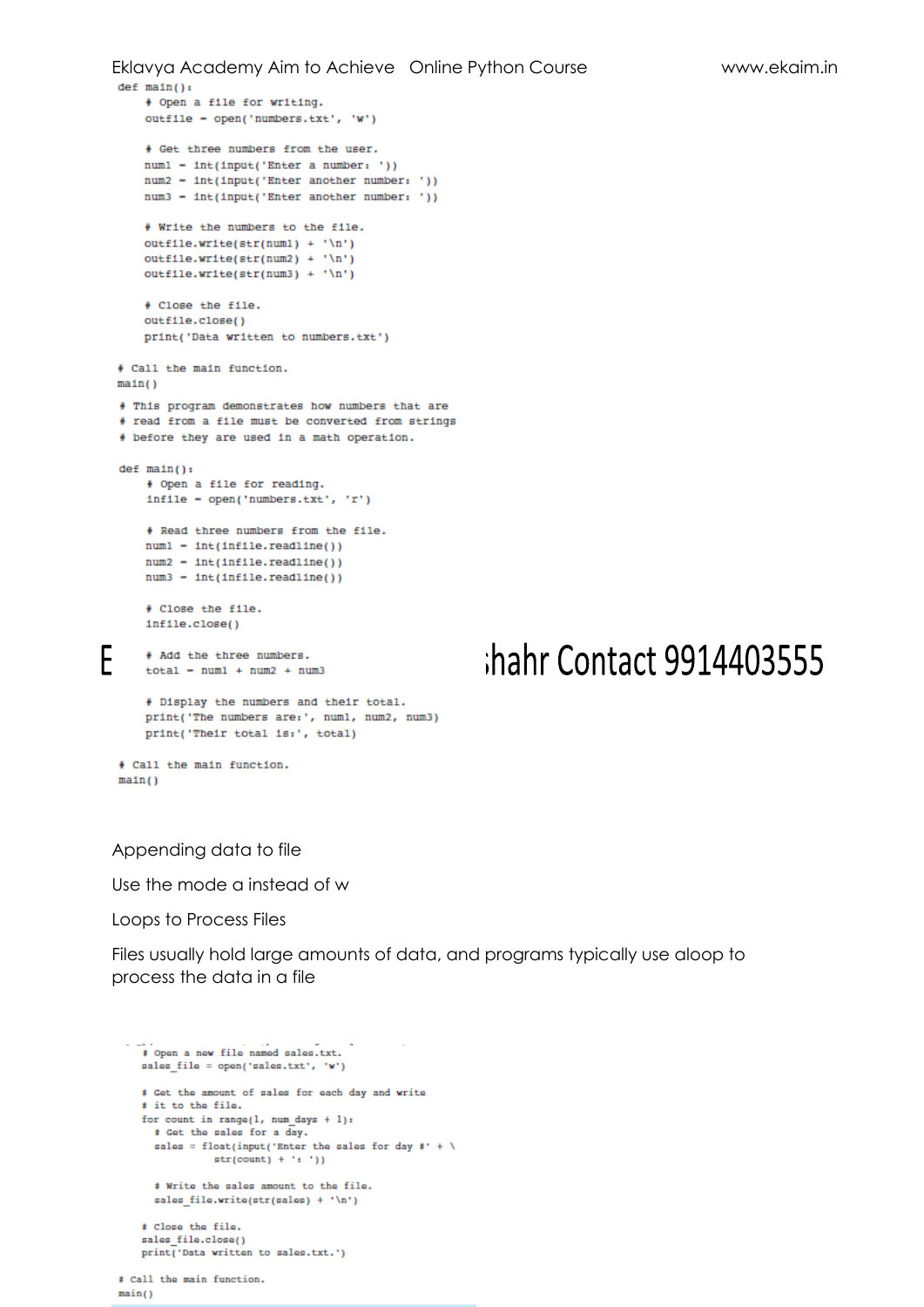```
# This program reads all of the values in
  # the sales.txt file.
  def main():# Open the sales.txt file for reading.
      sales_file = open('sales.txt', 'r')
       # Read the first line from the file, but
       # don't convert to a number yet. We still
      # need to test for an empty string.
      line = sales file.readline()# As long as an empty string is not returned
      # from readline, continue processing.
      while line I = \cdots:
          # Convert line to a float.
          amount = float(line)# Format and display the amount.
          print(format(amount, '.2f'))
          # Read the next line.
          line = sales file.readline()
F
      # Close the file.
      sales_file.close()
  # Call the main function.
  min()
```
### hahr Contact 9914403555

When you simply want to read the lines in a file, one after the other, thistechnique is simpler and moreelegant than writing a while loop that explicitly tests for anend of the file condition. Here is the general format of the loop:

for *variable* in *file\_object:*

*statement*

*statement*

*etc.*

 $main()$ 

```
# This program uses the for loop to read
# all of the values in the sales.txt file.
def main():
   # Open the sales.txt file for reading.
   sales file = open('sales.txt', 'r')
   # Read all the lines from the file.
   for line in sales file:
       # Convert line to a float.
       amount = float(line)# Format and display the amount.
       print(format(amount, '.2f'))
   # Close the file.
   sales file.close()
# Call the main function.
```